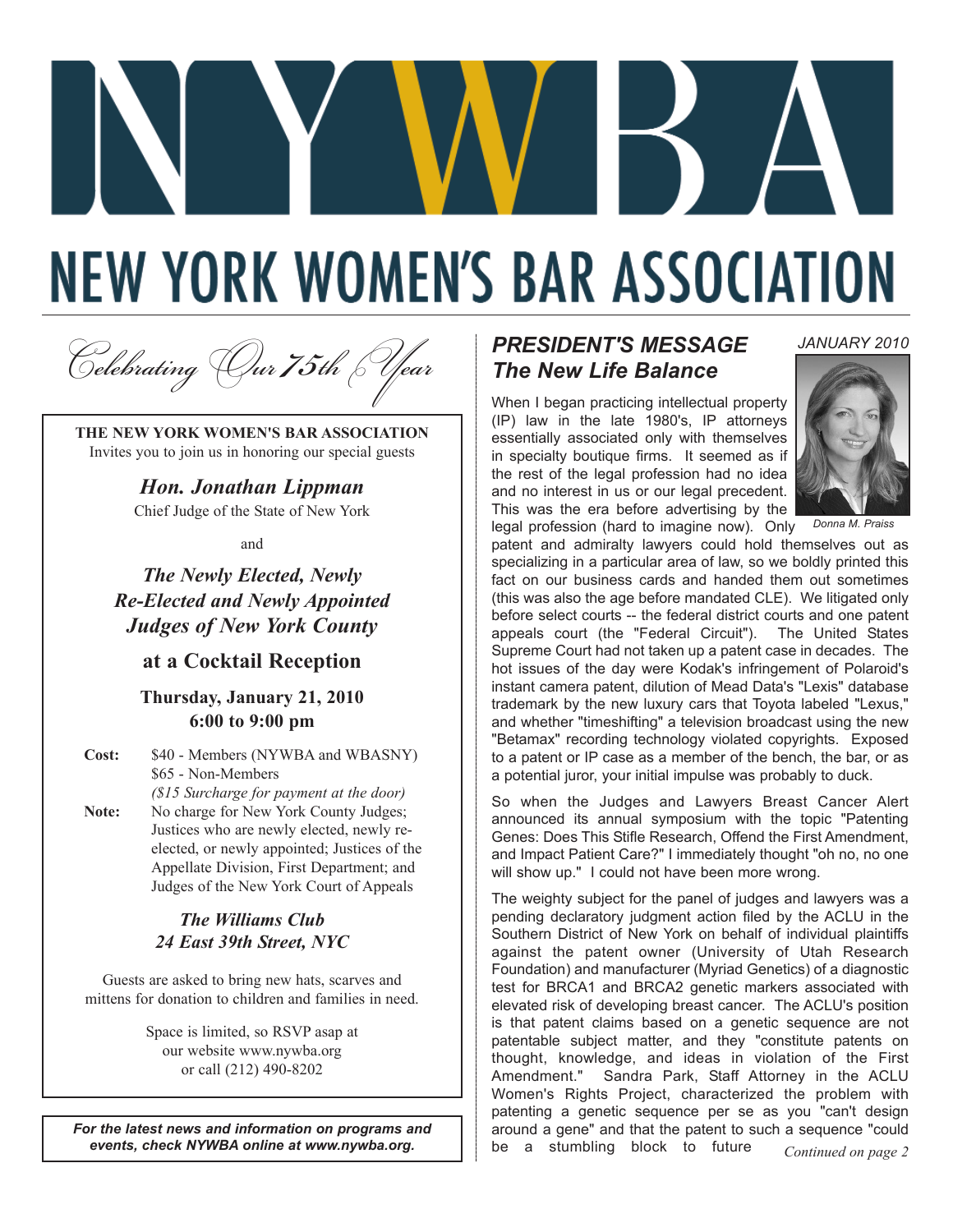# **WELCOME NEW MEMBERS**

Rebecca Bloom Hon. Susan S. Danoff Beth M. Kaufman Marissa N. Lefland

Jessica Lauren Naclerio Dana Pisacane Jaclyn Sitjar Elizabeth H. Wang

# **SUSTAINING MEMBERS**

*With their generous contributions, our sustaining members make it possible for us to accomplish so much more. We honor and thank them for their support.*

Judith Coulston Joan M. Gilbride

Julie Hyman Michele Tortorelli

 $\overline{a}$ .  $\overline{b}$ 

# **Congratulations to the NYWBA's 2009 "Super Lawyers"**

The NYWBA congratulates our 2009-2010 members whose legal acumen and accomplishments have been acknowledged by their inclusion in *"New York Super Lawyers - Metro Edition (2009)"*.\*

| Elkan Abramowitz <sup>1</sup>      | Claire P. Gutekunst             |
|------------------------------------|---------------------------------|
| Susan L. Bender <sup>2</sup>       | Adria S. Hillman                |
| Laurie Berke-Weiss                 | Stephen D. Hoffman              |
| Sheila L. Birnbaum <sup>123</sup>  | Andrea Hyde                     |
| Karen E. Blaustein                 | Loretta A. Ippolito             |
| Lizabeth L. Burrell                | Michele A. Katz <sup>2</sup>    |
| Kenneth D. Burrows                 | Harold A. Mayerson              |
| Aurora Cassirer                    | Susan M. Moss                   |
| Nancy N. Chemtob                   | Gloria S. Neuwirth <sup>2</sup> |
| Harriet Newman Cohen <sup>23</sup> | Louis Pechman                   |
| Janet I. Cord                      | <b>Stanley Plesent</b>          |
| Felice B. Ekelman                  | Katherine B. Posner             |
| Myrna Felder                       | Cynthia B. Rubin                |
| Catherine M. Foti                  | Lisa A. Sokoloff                |
| Martha E. Gifford                  | Debra Brown Steinberg           |
| Joan M. Gilbride                   | Michele D. Tortorelli           |
| Sylvia Goldschmidt                 | Annie J. Wang                   |
| Elyse S. Goldweber                 | Mary T. Yelenick                |
|                                    |                                 |

*¹ Members included in "The Top 100 Lawyers."*

*² Members included in "The Top 50 Women Lawyers."*

*³ Members featured in special profile articles (2009 or 2008).*

If you are a Super Lawyer but are not a current member for 2009-2010, go to our website (*www.nywba.org/membership*) to join or renew using our secure online membership form, or send a note to info@nywba.org to have a membership form sent to you are to inquire about your member status. The Newsletter will acknowledge additional "Super Lawyer" members in future editions.

*\* Super Lawyers is a registered trademark of Key Professional Media, Inc., an independent publication that utilizes it own criteria for selecting attorneys for its annual listings. For information, or to see full attorney listings (by location and practice area), go to* www.superlawyers.com*.* 

#### ATTENTION MEMBERS:

*Coming in January: NYWBA will be on Facebook*  and **Linked in** Watch for an email announcement *and article in the February Newsletter.*

#### *President's Message continued from Page 1*

research." Martin Pavane, Partner, Cohen, Pontani, et al. armed the audience with fundamentals of patent law, including the Federal Circuit precedent that an isolated gene combined with a use for it is entitled to patent protection. Larry Norton, MD, Head of the Division of Solid Tumor Oncology, Memorial Sloan Kettering Cancer Center, representing the scientific community on the panel, passionately described the effort to fund the invention development.

The presentation was clear and balanced from my perspective. Nevertheless, I scribbled dozens of questions, should crickets chirp during Q&A. Again, I was needlessly concerned about pallid audience participation. The line at the microphone went almost to the door.

With "Health Care Reform," "Biosimilar Pathway," and "Patent Reform" legislation looming over us this 111th Congressional Session, I worry that success in healthcare is being measured by how cheap it is, versus how safe and effective it is. The comment that some parts of the BRCA1 and BRCA2 genes should be available for use by other commercial laboratories contorts the principle that others confronted with a pioneeringblocking patent will design something else to detect an elevated risk for breast cancer - not just detect this particular gene. The comment that more than one laboratory should be able to carry out a diagnostic test turns on its head Article 1, Section 8, Clause 8 of the U.S. Constitution, which grants Congress the authority to "promote the Progress of Science and the useful Arts, by securing for limited Times to Authors and Inventors the exclusive Right to their respective Writings and Discoveries."

The purpose behind our intellectual property protections is not to protect inventions, original works, and brands we could do without. Rather, they ensure we will always have more choices and more opportunities in the future. The debate on these various pieces of legislation must recognize it is a balancing act. The fundamentals of IP rights are important in the balance, because they reflect our national investment in continued access to life-saving medicines.

Donna

# **We Want Your Ad!**

With a monthly circulation of more than 1,000 in the NYC Metro Area, the NYWBA newsletter is a great place to advertise.

Ads must be submitted by the **10th of the month** for publication in the following month's Newsletter. Please email *newsletter@NYWBA.org* with any questions or to submit your ad.

|                     | Advertising Rates Per Issue |
|---------------------|-----------------------------|
| Full Page:          | \$500                       |
| $\frac{1}{2}$ page: | \$300                       |
| $\frac{1}{4}$ page: | \$180                       |
| Business card:      | \$100                       |

*(10% discount with payment for three or more issues)*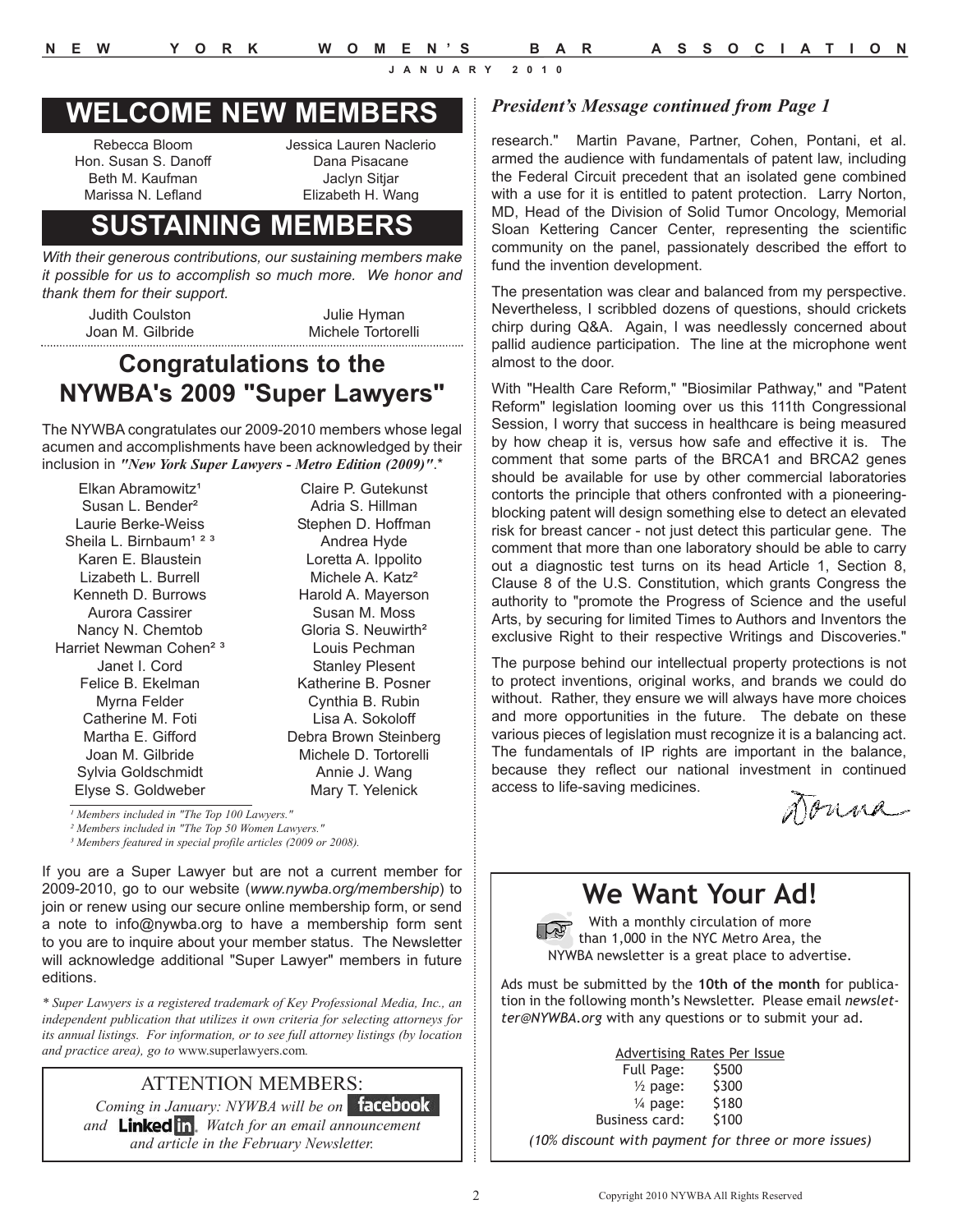## **CLE Tour of New York County's Civil Court**  *By Yacine Barry*

On November 16, 2009, the NYWBA, under the leadership of past President, Lisa A. Sokoloff, sponsored the third Tour of the Civil Court of the County of New York. This CLE program is designed to assist those new to the practice of law, or simply new to New York practice, navigate the court system.

Thirty participants attended the comprehensive half-day program, which featured presentations on court procedure, history and structure by Hon. Fern A. Fisher, Deputy Chief Administrative Judge for New York City Courts, as well as several judges and clerks from the Housing and Civil Courts, including Hon. Jean Schneider, Supervising Judge for Housing Court; Hon. Jeffrey K. Oing, Supervising Judge for Civil Court; Hon. Barbara Jaffe, Civil Court Judge; Hon. Joseph E. Capella, Housing Court Judge; Hon. Anil C. Singh, Civil Court Judge; Michael Boyle, Assistant Deputy Chief Clerk, Civil Term; Charles Quinn, Jr., Assistant Deputy Chief Clerk, Housing Term; and Floreese James, Associate Court Clerk, Small Claims Court. The tour included visits to the Civil and Housing clerks' offices and courtrooms in which participants were given information on how to commence an action, file motion papers and answer a calendar call.

Due to the tour's tremendous success, positive feedback and record number of registrations, the NYWBA is planning to hold another tour in early 2010 and will seek to offer the program in other counties on a yearly basis. A tour of the Supreme Court, New York County will also be offered in the near future. Look for announcements for these programs shortly.

We would like to thank Cassandra Porter and Lowenstein Sandler P.C. for providing copies of the handout materials and for their support.

*Yacine Barry is a Senior Court Attorney with the Civil Court of the City of New York. She is currently serving on the NYWBA Board of Directors.* 

## **NYWBA Mentoring Circles Program** *By Allison Surcouf*

Last month, I attended the first meeting of a new Mentoring Circles group, and I am happy to report that I discovered the inherent value in any Mentoring Circle at that first meeting. The topic for our meeting was "transition," which the group discussed for more than two hours. Despite the different career stages and the career paths of each woman in the group, I believe that every participant left the meeting enriched. Through the counsel of the more experienced attorneys, I know that I (an attorney admitted less than five years) gained insight into what to expect in the future. With a better understanding of the common experiences of women in our profession, I left the group feeling more at ease about the discomforts inevitably associated with transition. The more experienced attorneys seem to have left the discussion with some new insights as well.

The benefits of a Mentoring Circle are the result of the relationships being formed simultaneously as professionals and as peers. The dynamic of a Mentoring Circle is geared toward problem-solving, in part because each member approaches the discussion as a lawyer. Thus, the discussion is inevitably more productive than what is often experienced in a direct peer relationship, where "venting" is more common than problem-solving. The open and confidential forum provided in a Mentoring Circle allows each member to speak freely in a way that she might not be inclined with co-workers or even office mentors. Finally, the focus of a Mentoring Circle forces a productive discussion around a particular topic and provides tools for each member to apply lessons learned to the circumstances of her own work situation.

I encourage everyone to become a member of the NYWBA Mentoring Circles program, as the rewards are invaluable and truly unique.

*Allison M. Surcouf, Esq. is an associate with Condon & Forsyth, LLP. Her practice includes representing foreign and domestic air carriers and other clients in aviation accident litigation, airline claims, commercial litigation, and commercial transactions.* 



*Hon. Fern A. Fisher, Deputy Chief Administrative Judge for NYC Courts*





*Hon. Jeffrey K. Oing, Supervising Judge*



*Hon. Barbara Jaffe, Judge of the Civil Court*



*Tour attendees listening intently.*

*Charles Quinn, Jr. (left), Assistant Deputy Chief Clerk, Housing Term*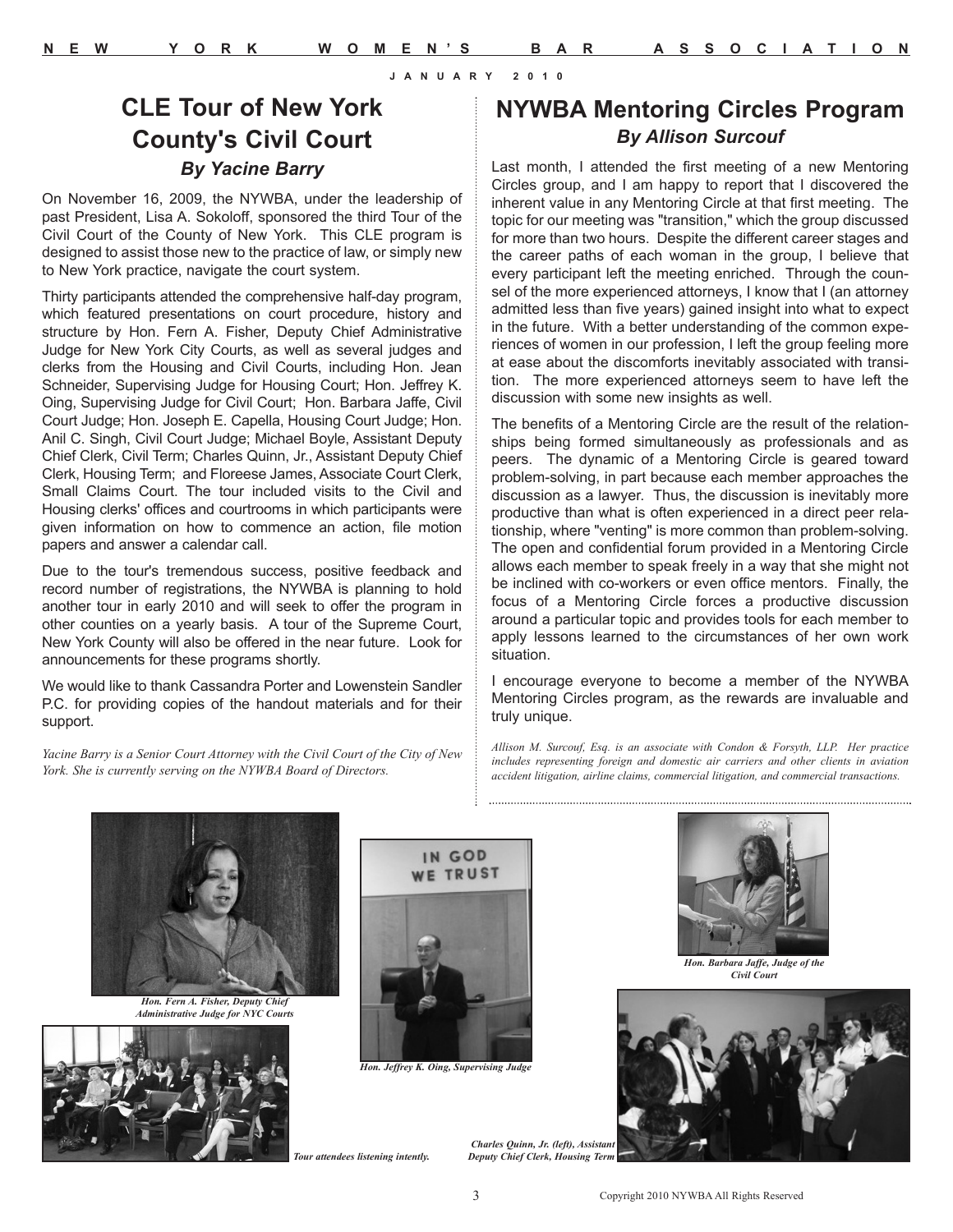## **Columbia Law Library Collection Dedication Honors Past NYWBA President Dr. Edith L. Fisch** *By Donna M. Praiss*

On November 23, 2009, Columbia Law School unveiled a plaque honoring Dr. Edith L. Fisch, a past president of NYWBA, who generously bequeathed \$1.8M to endow the Law Library Collection in perpetuity. The handsome brushed nickel plaque that now adorns the law library entrance commemorates Dr. Fisch's many academic and professional achievements. The unveiling ceremony let her family and colleagues at Columbia and NYWBA share the wisdom and talents of Dr. Fisch that endeared her to so many.

Born in New York City in 1923, Edith Lond Fisch was the younger of two daughters born to attorney Hyman Fisch and Clara Lond Fisch. She survived childhood polio, but was confined to a wheelchair since she was twelve years old. As described by her sister, Dorothy Thomas, in "Jewish Women: A Comprehensive Historical Encyclopedia," Edith "...proceeded to live her life almost as if the illness never occurred." Her nephew and executor of her estate, William Thomashower, an intellectual property attorney, praised his aunt for her positive attitude and determination to succeed in an era where women were expected to follow a circumscribed path.

The path that Dr. Fisch forged made her the first individual to earn all degrees awarded by Columbia Law School. She received her LL.B. in 1948, her LLM in 1949 and her Jur.Sc.D. in 1950. She was the first woman to receive a Jur.Sc.D. from Columbia Law School. She practiced at the firm of Conrad & Smith from 1951 to 1957, focusing on trusts and estates. She formed Lond Productions in 1958, a small press that released her book "Fisch on New York Evidence" (1959) which has been annually supplemented to present. It is a law school text and routinely used by the bench and bar. In addition to almost forty law review articles, she also authored "The Cy Pres Doctrine in the U.S." (1951) and "Charities and Charitable Foundations"

(1974). She was the first woman to hold the position of law professor in New York State, at New York Law School from 1963 to 1965, where she was an Assistant Professor. She served as President of NYWBA from 1970 to 1971, as well as on the NYWBA Board of Directors and Advisory Council. She later served as counsel to Brodsky, Linnett & Altman from 1973 to 1975. Dr. Fisch, who passed away in 2006, was predeceased by her husband, Steven L. Werner.

Myrna Felder, NYWBA Past President 1976-77, spoke on behalf of NYWBA about Dr. Fisch's characteristic can-do attitude on life and law that came across in her practice, her leadership, her teaching, and in "Fisch on New York Evidence," the treasured treatise on evidence always in the litigator's bag. The treatise speaks to attorneys just as Edith spoke and approached all things - clearly and matter-of-factly. Ms. Felder remarked how Edith navigated life and New York City without any apparent encumbrance to those who knew her professionally, even though New York did not have any handicapped accessible sidewalks or facilities during Dr. Fisch's most active years.

Dr. Fisch was the first physically disabled person in New York City to obtain a high school "academic" diploma while on home instruction. She was awarded a B.S. in chemistry in 1945 from Brooklyn College, built on level ground and the only college to accept her. The stairs in most available graduate schools led her to pursue a law degree at Columbia University, and she took off from there.

NYWBA is proud to be associated with Edith Fisch and her string of firsts. We also appreciate Dr. Fisch making NYWBA an important part of her journey and to the Columbia Law Library for highlighting her relationship to a significant piece of Manhattan real estate with high visibility, permanence, and prestige.



*Pictured left to right: David Schizer (Dean of the Faculty of Law, Columbia University), Marjorie Martin (NYWBA Advisory Council), William Thomashower (nephew of Past President Edith Fisch and Executor of Dr. Fisch's Estate), Myrna Felder (Past President NYWBA and WBASNY), Martha E. Gifford (Past President NYWBA and WBASNY), and Donna Praiss (NYWBA President).*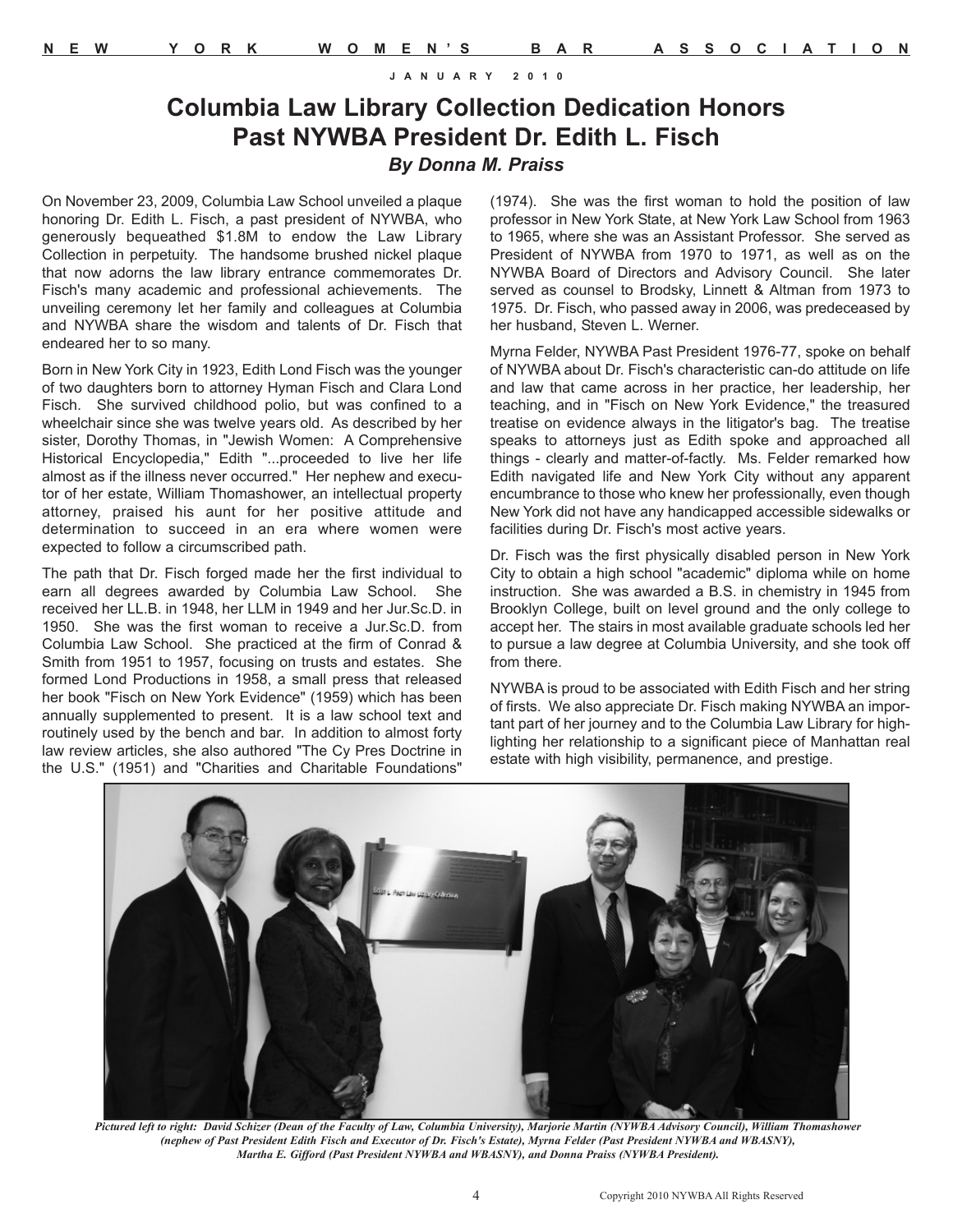**The New York Women's Bar Association's ADR Committee** 

## **MEDIATION AND OTHER FORMS OF ADR IN THE NEW YORK COURTS**

Wednesday, February 3, 2010, 6:15 to 8:30 p.m. Blank Rome, 405 Lexington Avenue (at 43rd St.), NYC

Mediation is being utilized more frequently along with other forms of alternative dispute resolution as an alternative to litigation. Any attorney practicing in the Supreme Court, New York County and in other courts should attend this exciting program.

#### *Moderator:*

**Hon. Betty Weinberg Ellerin,**  formerly presiding Judge of the Appellate Division, First Department; currently Senior Counsel, Alston & Bird LLP

#### *Speakers:*

**Daniel Weitz, Esq.**, ADR Statewide Director, OCA **Leona Beane, Esq.**, Commercial Division Mediation Program **Michele Silva, Esq.**, Phillips Nizer, Matrimonial Mediation Program **Shelley Rossoff Olsen, Esq.**, Mediation I, Supreme Court, New York County **Caroline Antonacci, Esq.**, Special Master, Appellate Division, 1st Department **Andrea Vacca, Esq.**, Collaborative Law

*Light refreshments will be served.*

**CLE:** 2 Hours CLE (accreditation pending for 1.5 Skills & .5 Ethics) **Cost:\*** \$35 for Members (NYWBA & WBASNY); \$65 for Non-Members Note: *Register Early! All registrants pay \$75 after Feb. 1st and at the door.* 

**RSVP:** Go to www.nywba.org to register and for more information *(\*Scholarships available for hardship situations)*

## *BWBA Holds Its Holiday Party By Jo Ann Douglas*

On December 15, 2009, our sister Chapter, the Brooklyn Women's Bar Association (BWBA), held its annual Holiday Party at the Brooklyn Bar Association. The NYWBA was represented, of course, and the annual event is a must-do for all. BWBA's President Joanne Quinones greeted each guest individually and created a warm atmosphere for all. The evening was not just a get-together to celebrate ourselves. The price of admission was one of New York's best bargains -- a new, unwrapped toy for the Toys for Tots of the Safe Home Project. The collection was enormously successful, with over 200 toys and books collected. For those with a keen eye for retail, the two raffles did not disappoint, as prizes ranged from a high-end gift box of wine from a local merchant to a Coach bag to certificates for fine restaurants in Brooklyn and Manhattan. Chocolate lovers rejoiced in the "chocolate" raffle by Citibank, an event sponsor. The silent auction boasted fabulous original art work, theatre, concert and ballet tickets, a Kate Spade bag, Ben-Amun jewelry, and more. All the proceeds in excess of \$2600 benefitted the Safe Homes Project for victims of domestic violence.

**The New York Women's Bar Association**

is pleased to announce the continuation of its esteemed "Lunch with a Judge" series, which in 2009-2010 will feature New York Supreme Court Justices serving in the Commercial Parts.

## *Meet Hon. Barbara R. Kapnick, her Principal Court Attorney, Michael L. Katz, and her Commercial Division Law Clerk, Clara Flebus.*

|              | <b>Where: Justice Kapnick's Courtroom</b>                                                                                                                  |
|--------------|------------------------------------------------------------------------------------------------------------------------------------------------------------|
|              | 60 Centre Street, Rm. 208                                                                                                                                  |
| When:        | January 14, 2010, 1:00 p.m.                                                                                                                                |
| <b>Cost:</b> | Program is free, but space is limited, so send your                                                                                                        |
|              | RSVP promptly. Priority given to members.*                                                                                                                 |
|              | <b>RSVP:</b> Send name and contact information for all attendees                                                                                           |
|              | to lsokoloff@nywba.org. If you RSVP and later                                                                                                              |
|              | have to cancel, please notify lsokoloff@nywba.org,                                                                                                         |
|              | so we can release your seat.                                                                                                                               |
|              | <b>NOTE:</b> Bring your own brown bag lunch. Discussion of                                                                                                 |
|              | pending cases at this event is prohibited.                                                                                                                 |
|              | * While you do not have to be a current member of the NYWBA to attend, you<br>may want to join or renew now to ensure that you are included in this event. |

# **Privacy and Cyberlaw Committee Kickoff Meeting**  *By Patrice Ettinger*

*If you are a member of another WBASNY chapter, indicate that in your RSVP.* 

The Privacy and Cyberlaw Committee held its first meeting in November. Committee members ranged from transactional generalists, who face privacy issues within the context of deals, to attorneys focused on privacy from a regulatory and compliance perspective. A wide range of industries were represented including new and traditional media, financial services, direct selling and consumer products.

Participants engaged in active discussion concerning the objectives and agenda for the coming year. The Committee plans to meet monthly to discuss specified topics and facilitate networking. An upcoming session will focus on resources available to practitioners. Guest speakers will be invited as appropriate to address new laws and developments. The Committee also hopes to conduct a CLE program next year and is considering a program relating to online social networking.

Thanks to Avon Products, Inc., which provided space at its U.S. headquarters for the November meeting. The date and location of January's meeting will be available soon. We invite all interested members to join us. For further information, please contact *Patrice.Ettinger@avon.com*.

*Patrice Ettinger is Senior Counsel, Global Privacy at Avon Products, Inc. and is a Certified Information Privacy Professional (CIPP). She chairs the NYWBA Privacy & Cyberlaw Committee.*

*Jo Ann Douglas is the Immediate Past President of the NYWBA.*